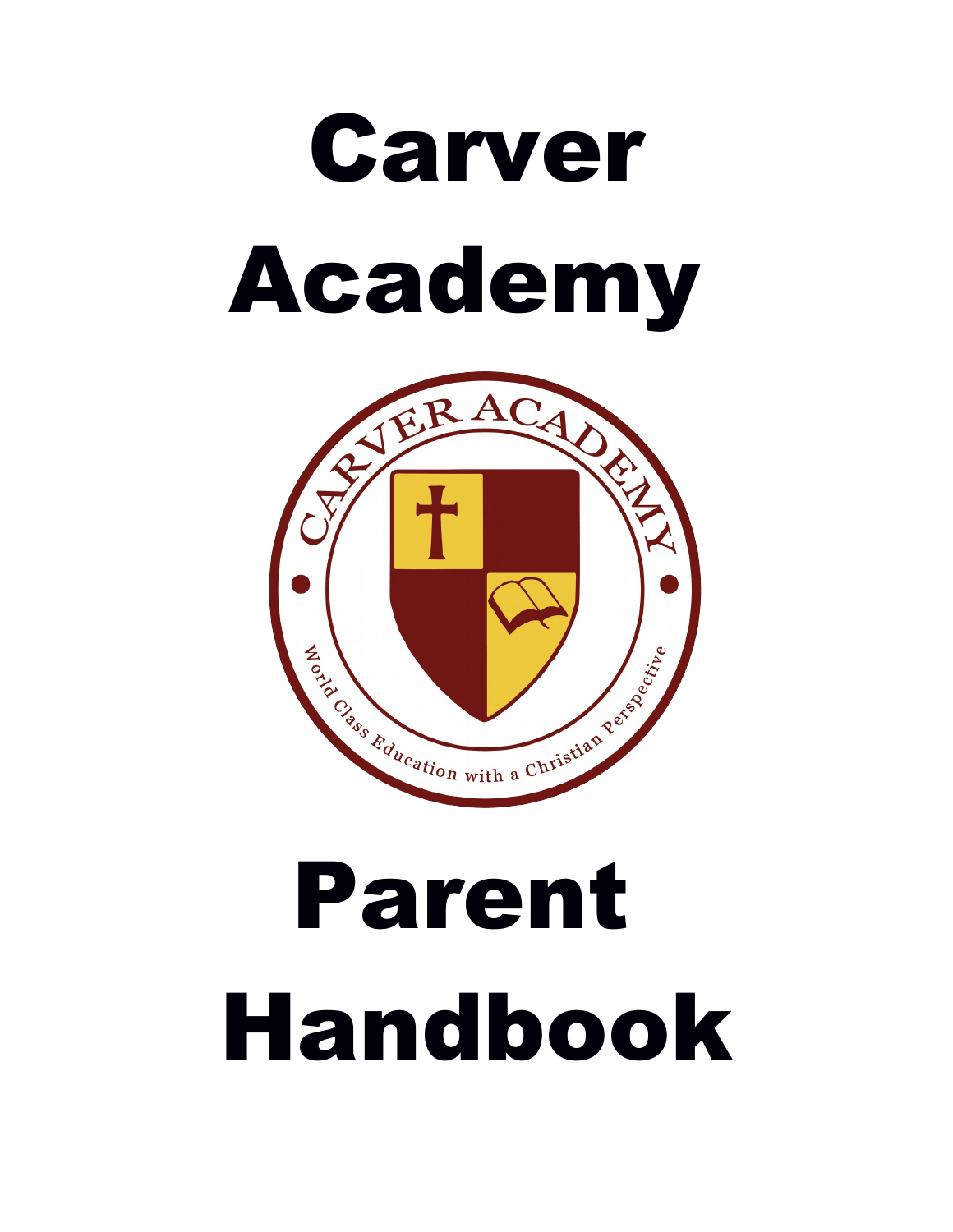# **Our Promise to You**

We know that nothing is more important to you than your children, and we are honored that you chose Carver Academy. We are delighted to partner with you as you follow the Biblical mandate to "train up a child in the way he should go." Proverbs 22:6.

The teachers and staff of Carver Academy promise to consistently strive for excellence in character and education. Please take a few moments to familiarize yourself with our policies and procedures to ensure a smooth transition for you and your child.

Carver Academy is a ministry of

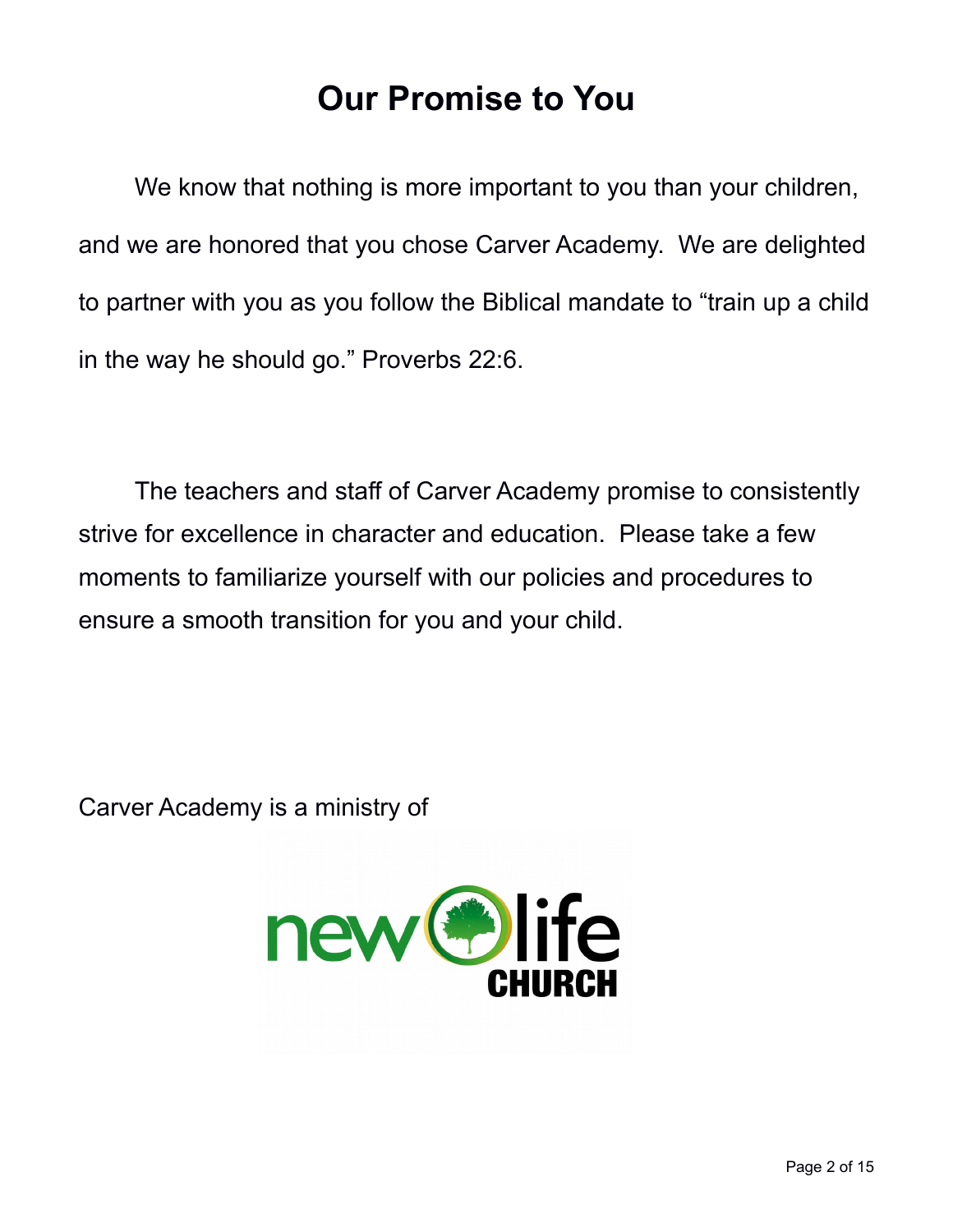# **The Carver Academy Difference**

# **We Offer Excellent Academics in a Caring, Christian Environment**

#### **Giving your Children the Competitive Advantage in Life**

In a world where America is falling behind, our policy-makers invent a new educational program almost every election cycle -- carelessly tossing aside the tried and true methods of the past. The latest is "Common Core", which has had terrible results, leading to frustrated students and parents. When you enroll your child at Carver Academy, you are investing in your child's future where they will have a definite edge over public school peers in college and in the workplace. Your children will be equipped with the tools they need to succeed.

#### **Exceptional Curriculum**

Carver Academy uses the A Beka curriculum, which is research-based, time-tested, and produces proven academic results.

#### **Strong Foundation in Reading**

Reading is the basis for every other type of learning. A Beka lays a strong foundation in phonics, so that every student will be able to read by the end of Kindergarten, and then build on that knowledge in first and second grade.

#### **Qualified and Gifted Teachers**

Our teachers are gifted, tested, experienced, and hired from within. We see them in action and know their giftedness to teach along with their caring concern for children before we hire them.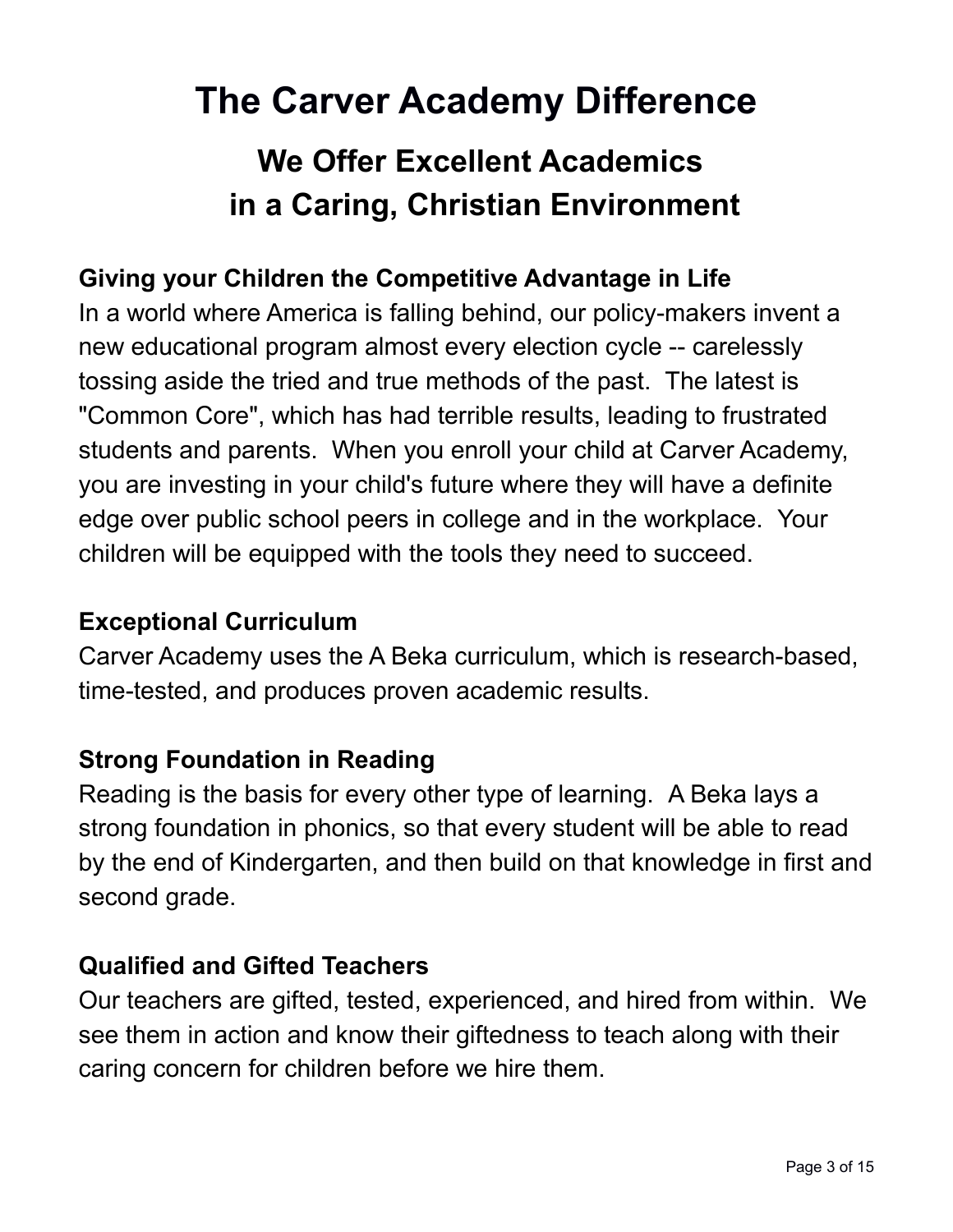#### **High Standards**

Carver Academy has high standards of excellence academically, spiritually, and behaviorally to prepare students for success in college and in life. As a result, students are able to read in Kindergarten, write in cursive in first grade, do multiplication and division in second grade, and advance in every area through every grade of Carver Academy!

#### **Proven Results**

Students take standardized tests every Spring and on average perform one grade level higher than their peers nationwide. When we hire the best teachers and use the best curriculum, we get the best results!

#### **Low Student-Teacher Ratio**

We believe every student is different and benefits from individualized attention. As a result, we keep our student to teacher ratio at 15-1 or lower.

#### **Strong Character Education**

The Bible and Christian character are woven into every subject at Carver Academy, so we partner with you in laying a foundation to complement the values that you are trying to instill in your children at home.

#### **Critical Thinking Skills**

Teachers encourage and address age-appropriate life questions with students during the school day. They also support students as they wrestle with deeper assignments that advance their abilities to take academics beyond memorization.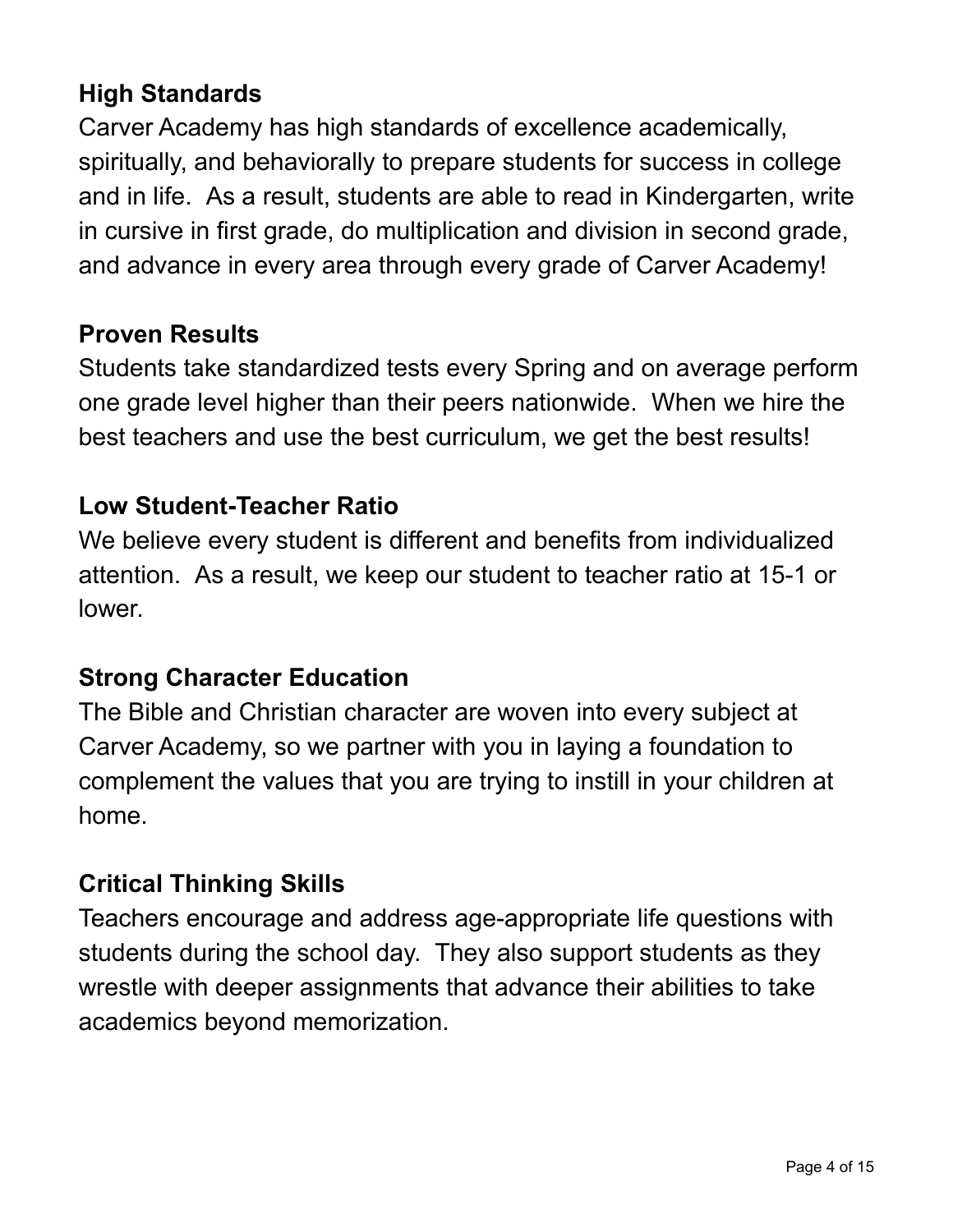#### **Close-knit Community**

Relationships between students and teachers are greatly valued at Carver Academy. Another unique goal of the school is the interaction among all age groups. Many schools do not have this age span of students on one campus.

#### **Diversity**

Carver reflects the diversity of the communities it represents. Students will learn to respect and interact responsibly with a broad variety of cultures.

#### **Moving into the Future**

Due to the growth of Carver Academy, we are building a brand new facility on our beautiful, 58-acre Mountain Ridge campus! We will be adding a technology/STEM-focused classroom with computer classes and Spanish classes woven into the curriculum. Carver Academy is dedicated to training your child in preparation for the advanced technological world in which we live!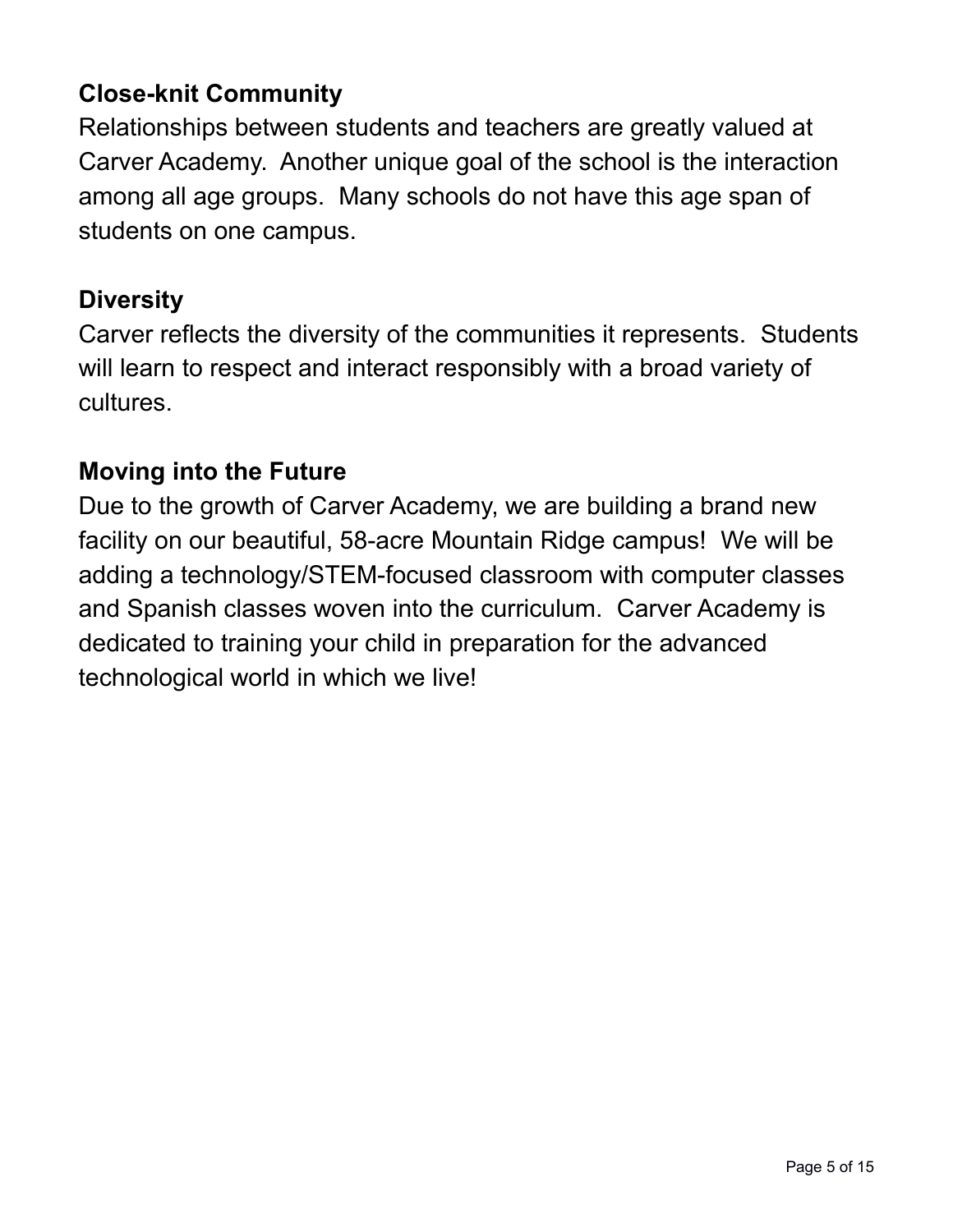# **Statement of Faith**

#### **1. About God**

God is the Creator and Ruler of the universe. He has eternally existed in three personalities: the Father, the Son, and the Holy Spirit. These three are co-equal and are one God. Genesis 1:1,26,27, 3:22; Psalm 90:2; Matthew 28:19; 1 Peter 1:2; 2 Corinthians 13:14

#### **2. About Jesus Christ**

Jesus Christ is the Son of God. He is co-equal with the Father. Jesus lived a sinless human life and offered Himself as the perfect sacrifice for the sins of all people by dying on a cross. He arose from the dead after three days to demonstrate His power over sin and death. He ascended to Heaven's glory and will return again someday to earth to reign as King of Kings, and Lord of Lords. Matthew 1:22, 23; Isaiah 9:6; John 1:1-5; 14:10-30; Hebrews 4:14,15; 1 Corinthians 15:3,4; Romans 1:3,4; Acts 1:9-11; 1 Timothy 6:14,15; Titus 2:13

#### **3. About the Holy Spirit**

The Holy Spirit is co-equal with the Father and the Son of God. He is present in the world to make men aware of their need for Jesus Christ. He also lives in every Christian from the moment of salvation. He provides the Christian with power for living, understanding of spiritual truth, and guidance in doing what is right. Jesus baptizes every believer in the Holy Spirit and gives spiritual gifts the instant they are born again. As Christians, we seek to live under His control, daily, by an ongoing process of the filling or fullness of the Holy Spirit. 2 Corinthians 3:17; John 16:7-13, 14:16,17; Acts 1:8; 1 Corinthians 2:12, 3:16; Ephesians 1:13; Galatians 5:25;

#### **4. About the Bible**

The Bible is God's Word to us, written by human authors, under the supernatural guidance of the Holy Spirit. It is the supreme source of truth for Christian beliefs and living. Because God inspires it, it is truth without any mixture of error. 2 Timothy 3:16; 2 Peter 1:20,21; 2 Timothy 1:13; Psalm 119:105,160, 12:6; Proverbs 30:5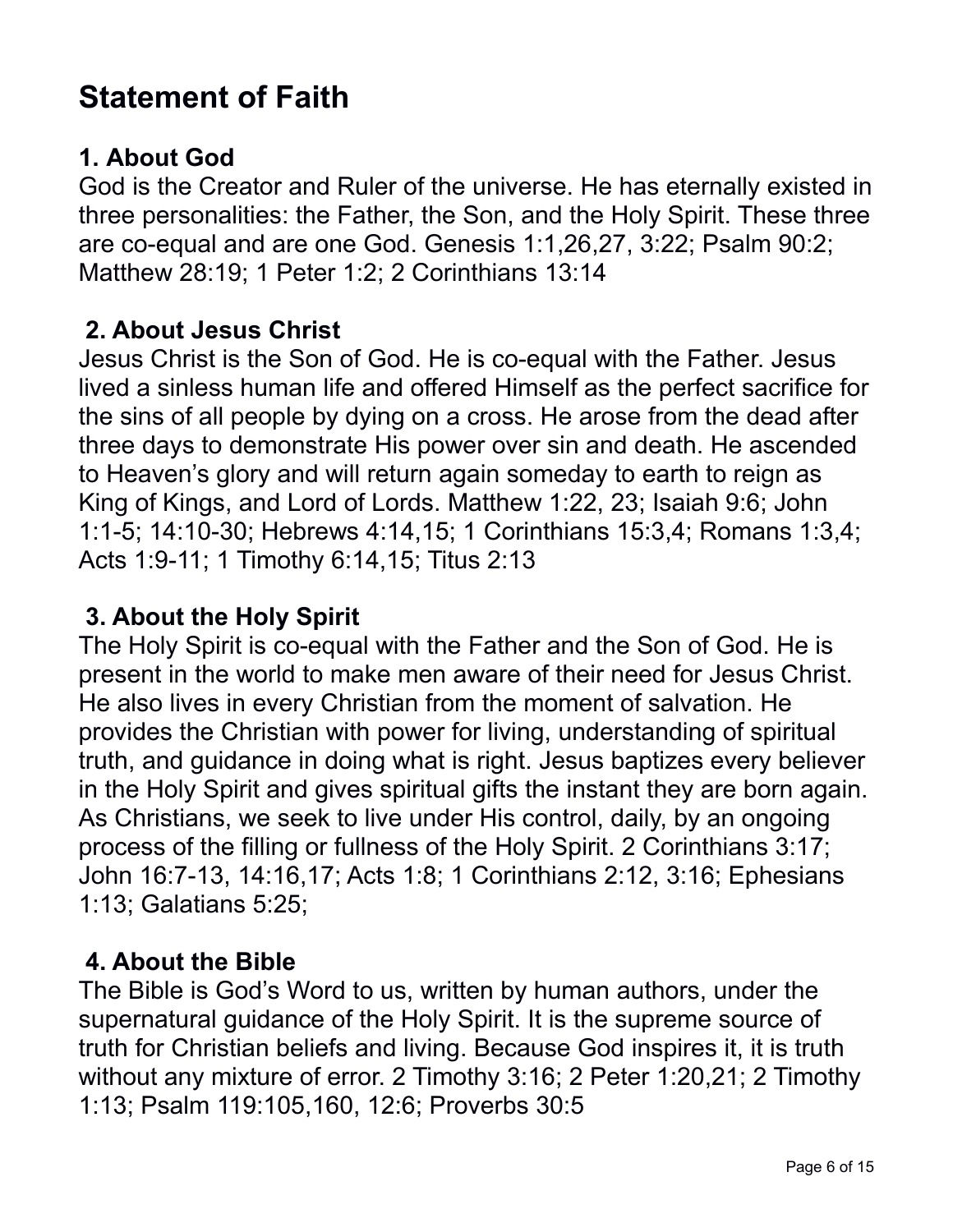#### **5. About Human Beings**

People are made in the spiritual image of God, to be like Him in character. People are the supreme object of God's creation. Although every person has tremendous potential for good, all of us are marred by an attitude of disobedience toward God called "sin". This attitude separates people from God and causes many problems in life. Genesis 1:27; Psalm 8:3-6; Isaiah 53:6a; Romans 3:23; Isaiah 59:1, 2

#### **6. About Eternal Life Eternal**

Life is God's free gift to us but we must accept it. We can never make up for our sin by self-improvement or good works. Only by trusting in Jesus Christ as God's offer of forgiveness can anyone be saved from sin's penalty. When we turn from our self-ruled life and turn to Jesus in faith we are saved. Eternal life begins the moment one receives Jesus Christ into his life by faith. Romans 6:23; Ephesians 2:8,9; John 14:6, 1:12; Titus 3:5; Galatians 3:26; Romans 5:1

#### **7. About Eternal Security**

Because God gives us eternal life through Jesus Christ, the true believer is secure in that salvation for eternity. If you have been genuinely saved, you cannot "lose" it. Salvation is maintained by the grace and filling power of the Holy Spirit, not by the self-effort of the Christian. It is the grace and keeping power of God that gives us this security. John 10:29; 2 Tim. 1:12; Heb. 7:25, 10:10,14; 1 Peter 1:3-5

#### **8. About Eternity**

People were created to exist forever. We will either exist eternally separated from God by sin, or eternally with God through forgiveness and salvation. To be eternally separated from God is Hell. To be eternally in union with Him is eternal life. Heaven and Hell are real places of eternal existence. John 3:16; John 14:17; Romans 6:23; Romans 8:17-18; Revelation 20:15, 1 Cor. 2:7-9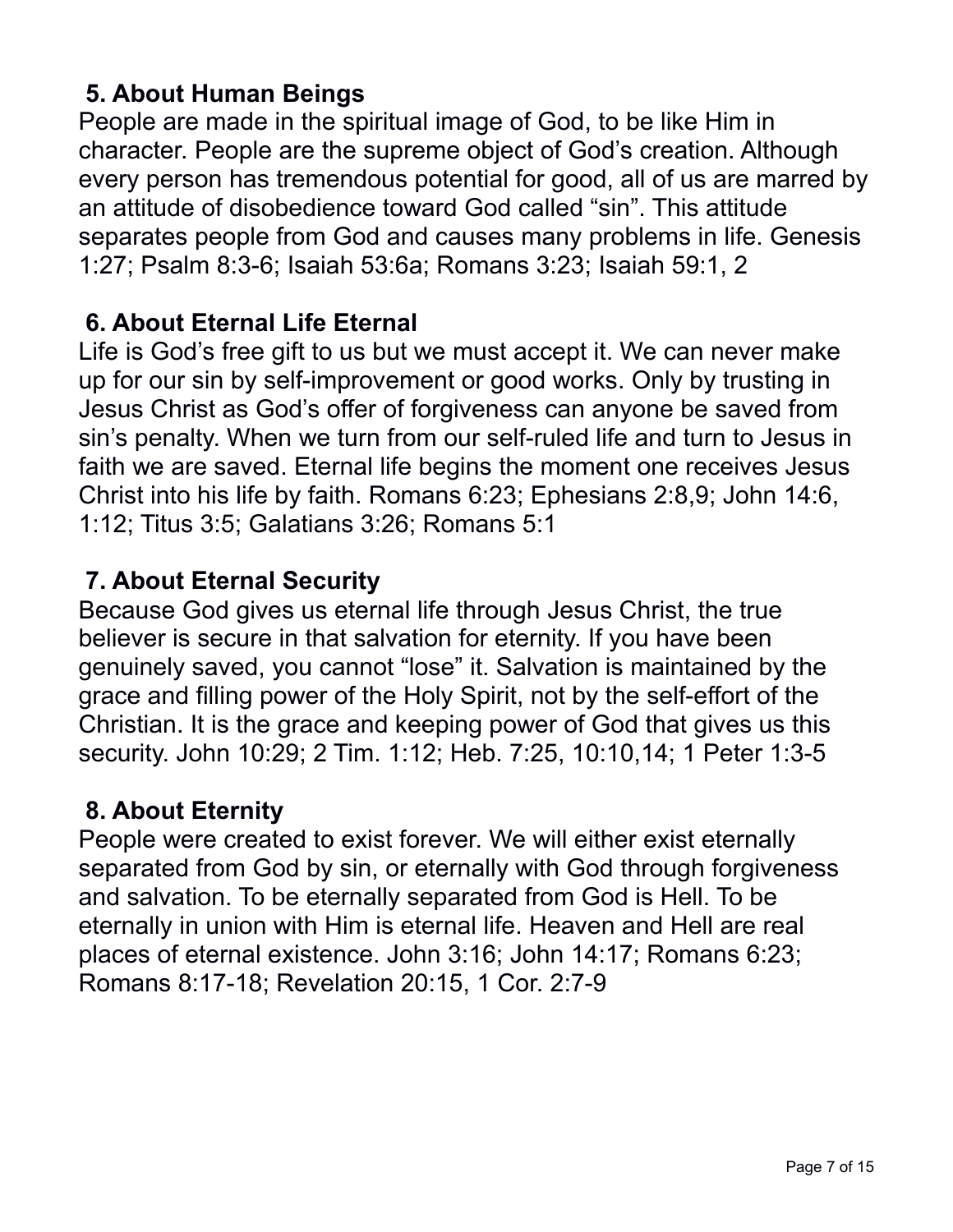# **Admissions**

Carver Academy admits students of any race, color, national and ethnic origin to all the rights, privileges, programs, and activities generally accorded or made available to students at the school. It does not discriminate on the basis of race, color, national or ethnic origin in administration of its educational policies, admissions policies, scholarship program, athletic and other school administered programs. Final admissions decisions are made after the entire application process is complete and is at the complete discretion of the administration of Carver Academy.

Since the goal of Carver Academy is to provide a "world class education with a Christian perspective", at least one parent of admitted students must be a born again follower of Jesus and in regular attendance at a local church of like faith. This ensures that the parent and the school are united in the pursuit of Christian character and academic excellence for their children.

Carver Academy is a Bible-believing institution providing education in a distinctly Christian environment, and it believes that its biblical role is to work in conjunction with the home to mold students to be Christ-like. On those occasions in which the atmosphere or conduct within a particular home is counter to or in opposition to the biblical lifestyle, the school reserves the right, within its sole discretion, to refuse admission of an applicant or to discontinue enrollment of a student.

Since our goal is to provide the finest education possible for all students, Carver Academy is unable to provide quality educational experiences for children with severe learning disabilities, serious emotional or social problems, or severe physical handicaps. Careful consideration is given to each applicant to make certain the program is a good match for the applicant's needs.

Because of our advanced curriculum, prospective students may be required to take an entrance exam to determine grade placement. Final grade placement is at the discretion of the administration.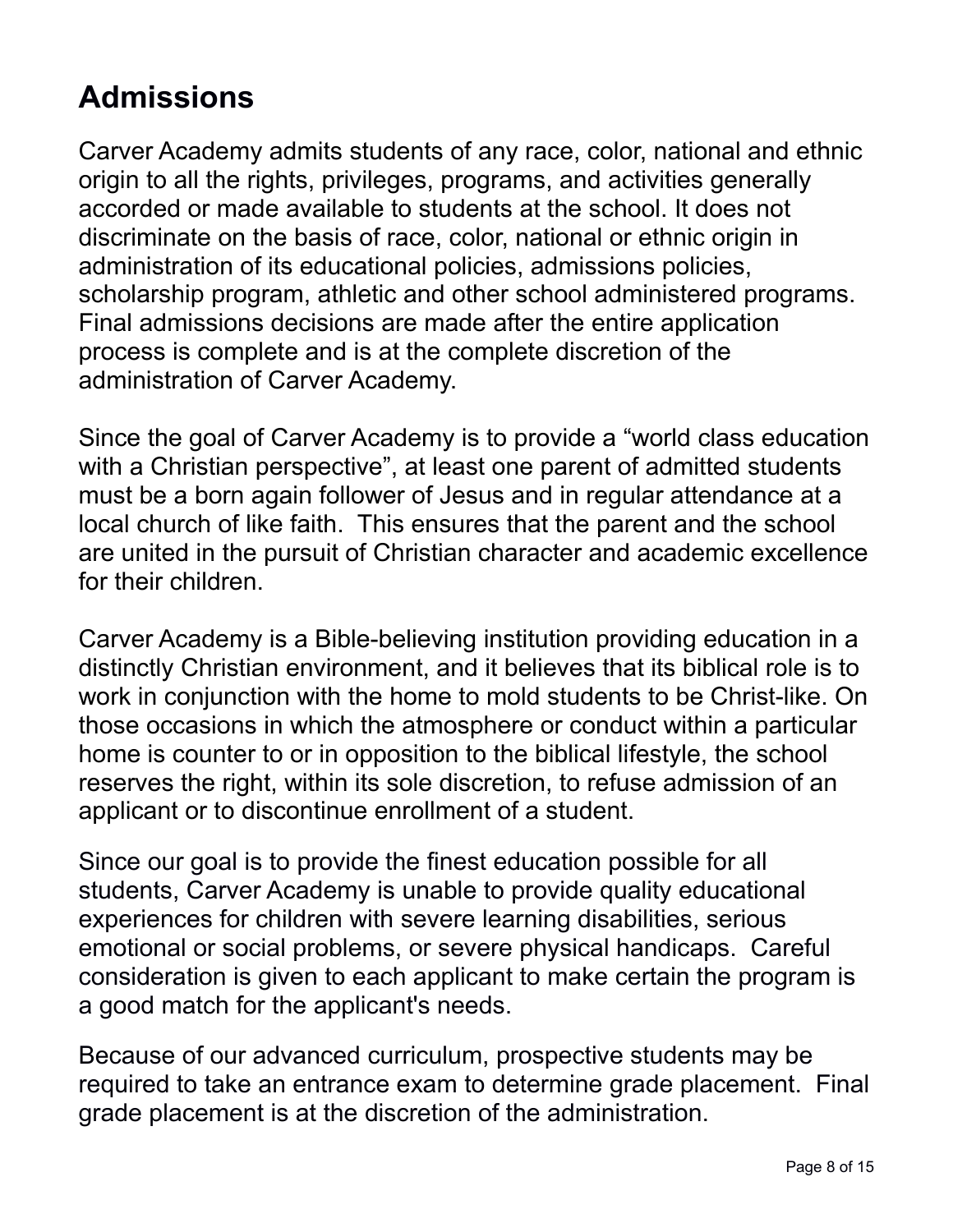A student must be 4 years old by December 31<sup>st</sup> to be eligible for our K4 program. A student must be 5 years old by December  $31<sup>st</sup>$  to be eligible for our K5 Kindergarten Program. A student must be 6 years old to be eligible for our First Grade Program.

Admission is complete upon receipt of completed Enrollment Application, Registration Fee, completed Health Assessment Form with Immunization Record, and enrollment in automated withdrawal payment system (FACTS). The first month's tuition payment is due in August. Please see Tuition Schedule included in enrollment packet or on website, CarverCT.org.

The Admissions decision will be communicated by written or electronic notification.

\*Please note, any tuition payment that is not made within one month of the due date will require the withdrawal of the student(s) until the account is made current.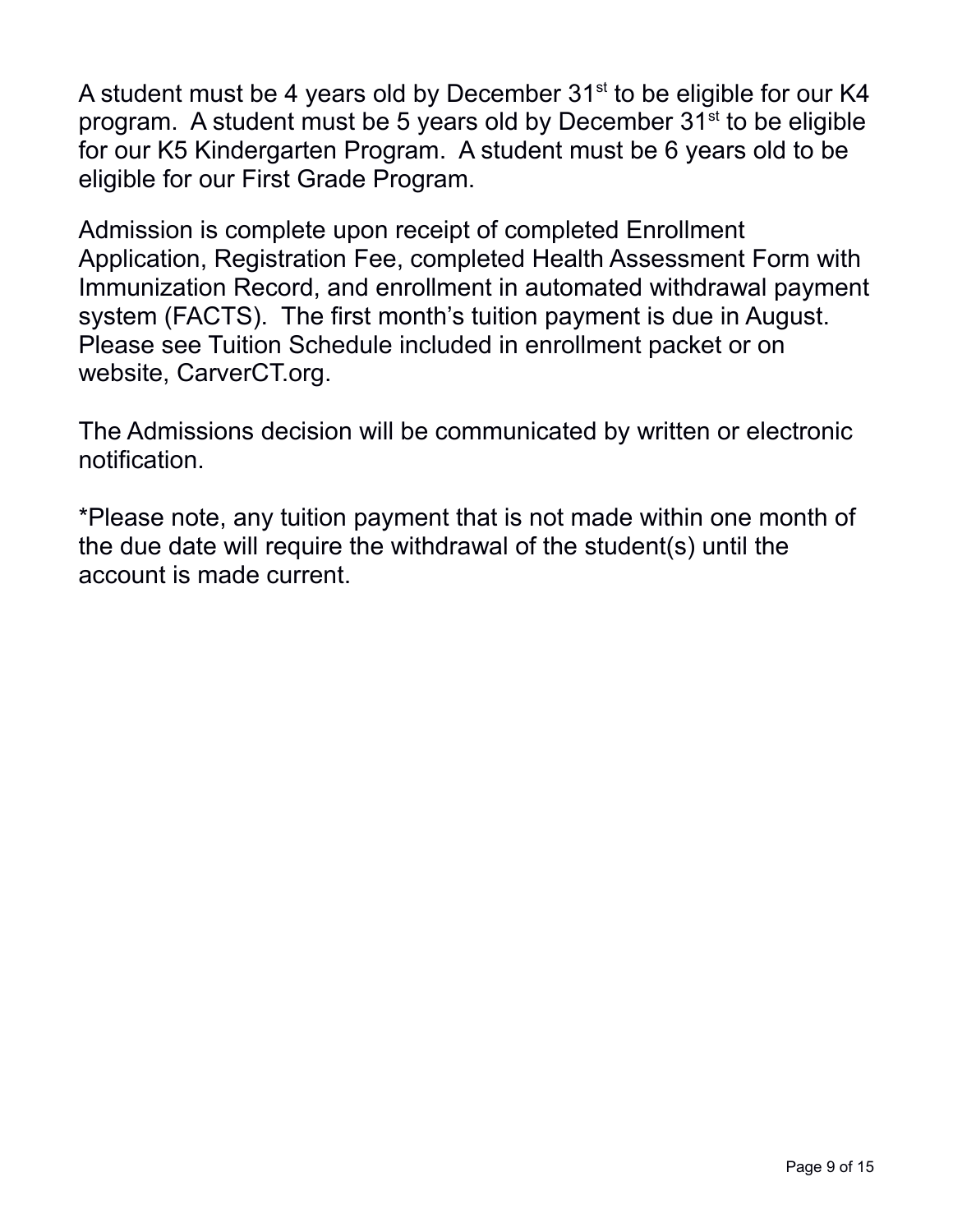## **School Hours**

Extended Care opens 6:45 am

Academy doors open for students 7:45 am

Classes begin 8:00 am

Dismissal 3:00 pm

Early Dismissal 12:00 pm (no extended care)

Extended Care closes 5:30 pm

### **Cancellations**

In the event of inclement weather, Carver Academy will follow the Meriden Public Schools System for information of closings, delays, or early dismissals. Parents should monitor their preferred local news station (or sign up for text alerts) for closings or delays. Parents will be notified if the school will be closing early due to dangerous weather. Please keep your personal information up to date in case of an emergency.

## **Attendance Policies**

Regular attendance is of utmost importance to your child's academic progress. If your child is unexpectedly unable to attend school, please call the school office by 8:30 am to notify us. If your child will need to be released early from school, please send in a note to the teacher including the time of pick up, the reason for early dismissal, and the name of the authorized person with whom he/she will be going.

#### **Tardies**

A tardy is considered excused for doctor appointments (with written documentation from doctor at time of drop off) and inclement weather only. All other tardies are considered unexcused. Upon five unexcused tardies, a parent meeting with the Administrator will be scheduled.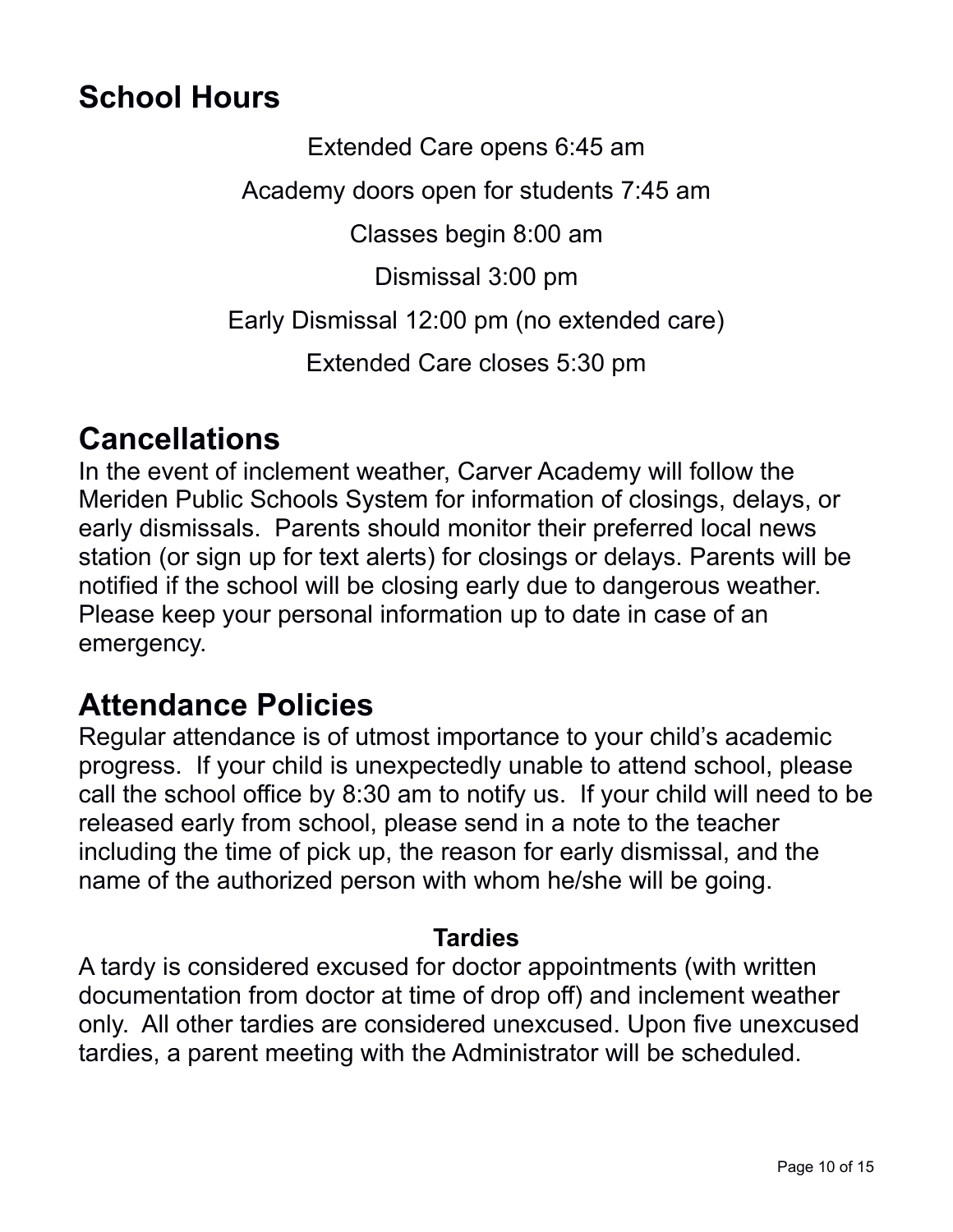## **Absences**

Any student who misses more than one hour of school will be considered absent for one half day. Any student who arrives later than 11:00 am will be considered absent for that day.

Parents should note that class work and homework missed during an unexcused absence is due to the classroom teacher upon the student's return to school.

A student who is absent twenty school days of the school year will be considered for retention from the next grade.

*Excused Absences* - Absences are considered excused by written parent note for medical appointments, illnesses, extenuating circumstances, or bereavement.

*Unexcused Absences* - Absences are considered unexcused for reasons other than those listed above.

## **Vacations**

Parents planning vacations during school days should secure work in advance and ensure its completion during the absence.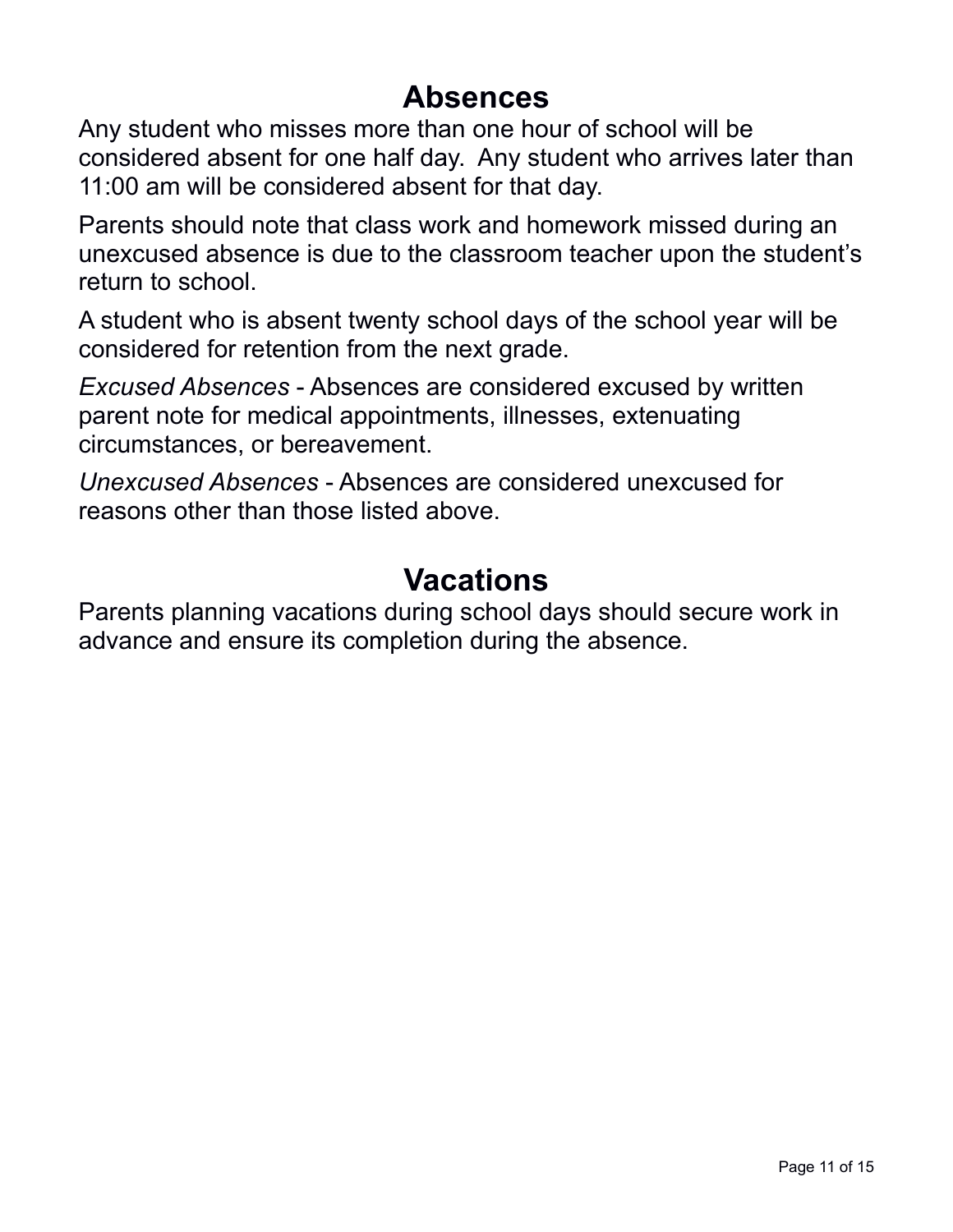# **Lunch / Parties**

Parents should provide nutritious lunch, drink, and snacks for their children each day. Children will have a mid-morning snack break. They will finish the remainder of their food at lunch time. If a student does not have a lunch, we will attempt to reach you. If a lunch is not provided by lunchtime, we will provide lunch, snack, and drink at a cost of \$3.00.

Birthdays for each month are celebrated on the last Friday lunch of that month. The school calendar has the dates listed and Carver Academy provides the cake.

## **Health Policies**

Carver Academy is in compliance with Connecticut State Law regarding physicals and immunizations. Physical Assessments are required upon entrance to our school.

## **Illness and Injury**

Any student who is injured or becomes ill during school or Extended Care hours will be sent to the office and a parent will be notified immediately. Students with vomiting, excessive diarrhea, or with a fever over 100.1 degrees will have parents contacted to pick them up as soon as possible.

In the case of an emergency, emergency services will be notified. A staff member will accompany the child in the ambulance to a local hospital.

Students should not be sent to school within 24 hours of a fever (temperature over 100.1 degrees Fahrenheit without medication) or vomiting.

## **Medication Policy**

Please do not send any medication in with your child unless you have received approval from the Administrator, and all necessary forms are on file. Teachers are not permitted to administer medication other than those prescribed for a chronic condition such as inhalers and epi-pens.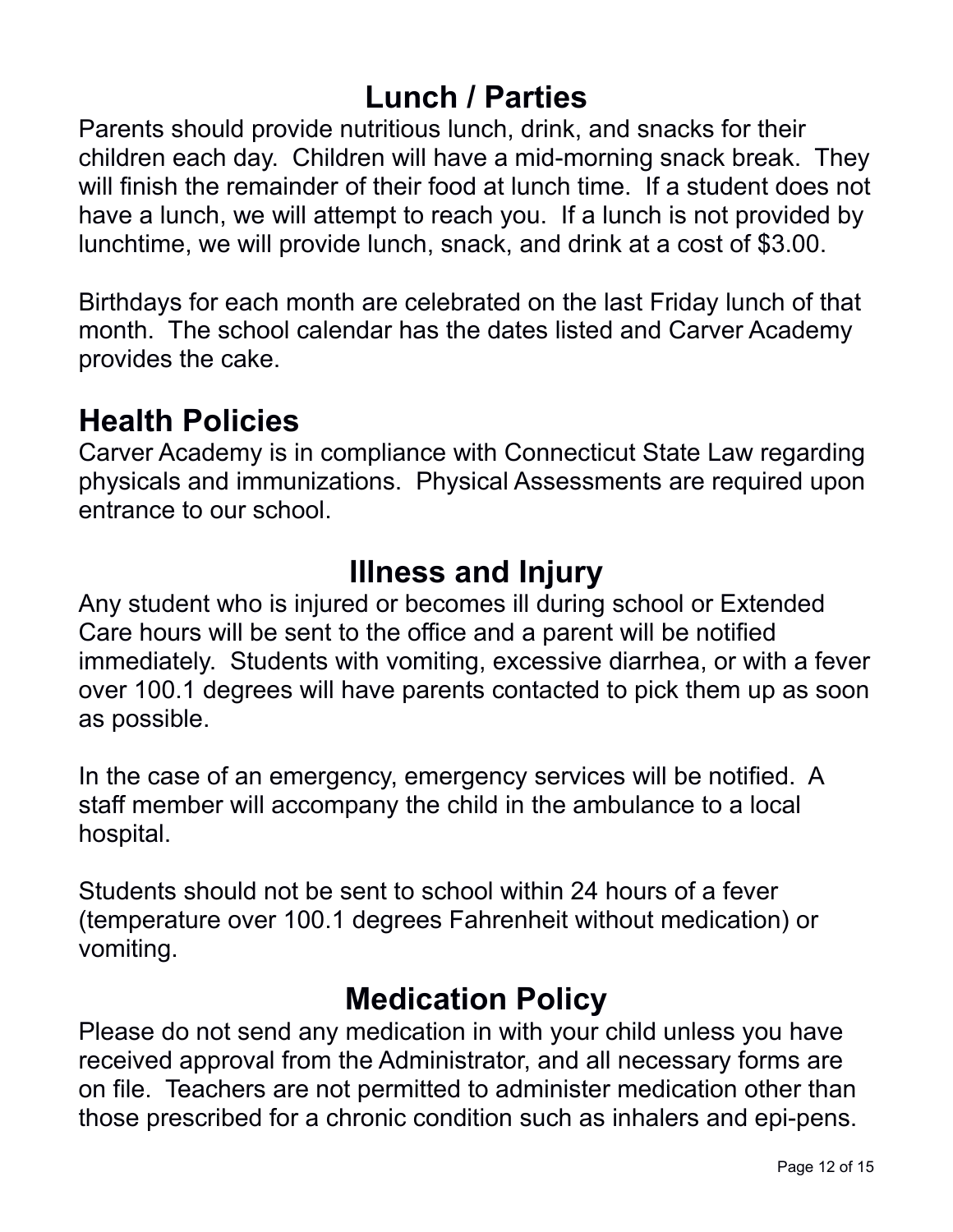# **Dress Code**

Students must come to school dressed according to the dress code (found on CarverCT.org). Students found out of compliance will need a parent to bring in the appropriate clothing. On P.E. days, students may wear their uniforms or their official Carver P.E. attire.

# **Standards of Conduct and Discipline Policy**

The Carver Academy community holds scholarly pursuit and personal ethics in highest regard, as reflected in God's word, "Whatever you do, work at it with all your heart, as working for the Lord" (Col. 3:23). To this end, we seek to instill a sense of personal integrity in all areas of life by fostering moral and ethical values in a climate of mutual respect.

A sense of the need for spiritual growth in our students has led Carver Academy to adopt the following standards which are based upon biblical principles and are conducive to the spiritual growth and development of young people. In addition, a well-ordered and loving environment is critical to maximize biblical and academic learning for all students. Students are expected to abide by the following standards throughout their enrollment at Carver Academy.

Carver Academy students will:

1. Maintain Christian standards in respect, courtesy, kindness, and morality toward teachers and other students.

2. Avoid swearing and indecent language, sharing inappropriate online or media content, possession of weapons of all types, promoting [or participating in homosexual or transgender lifestyles, or] any lifestyle contrary to Scripture.

3. Refrain from harassment, gossip, fighting, violence, or threats of any kind, regardless of provocation. Refrain from disruptive behavior in the classroom.

Students found to be out of compliance or harmony with Carver Academy's Standards of Conduct will be subject to any or all of the following, depending on the severity of the offense: Verbal warning,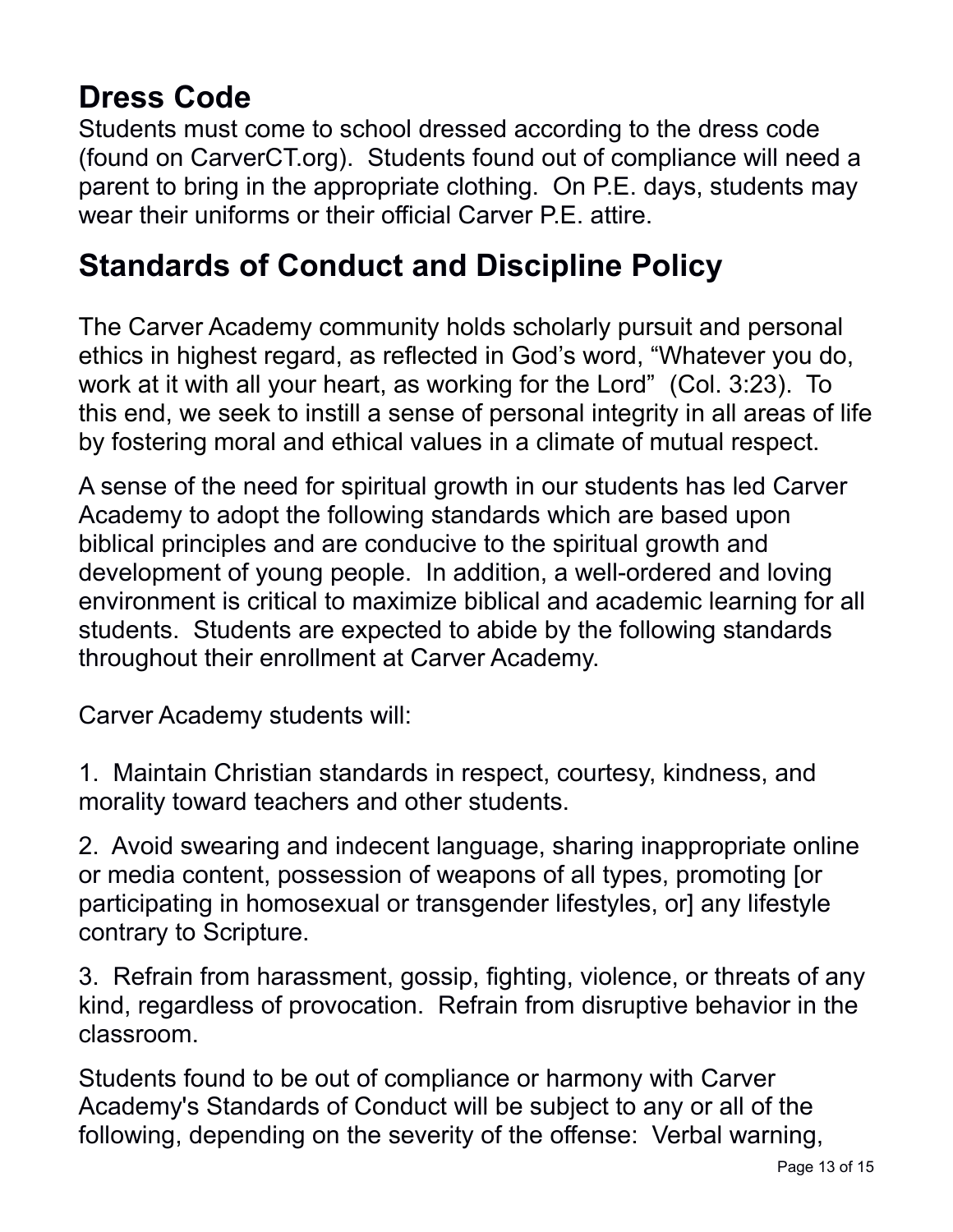parent contact and behavioral log in permanent record, suspension, or administrative withdrawal. Physical violence will result in immediate suspension for the rest of the day and the next, regardless of provocation.

# **Academic Policies**

At Carver Academy, excellence in academics is held in very high regard. This is why we have chosen A Beka Books as our primary curriculum, the very best in Christian Academic Training.

Report Cards will be issued every nine weeks; however, parents will be kept informed of academic progress all throughout the year through our Jupiter Ed online system.

All subjects will be given a percentage and letter grade except Poetry, Art, Music, and P.E. in grades K-6, and Science, History, and Health in Grades K-2. These subjects will be graded on a satisfactory/unsatisfactory system.

| <u>Percentage</u> |                      |
|-------------------|----------------------|
| A+ 98-100         |                      |
| A 93-97           | <b>Excellent</b>     |
| A- 90-92          |                      |
| B+ 88-89          |                      |
| B 83-87           | Average              |
| B-80-82           |                      |
| C+78-79           |                      |
| C 73-77           | Fair                 |
| C- 70-72          |                      |
| D+ 68-69          |                      |
| D 63-67           | <b>Below Average</b> |
| $D-60-62$         |                      |
| F 0-59            | Fail                 |
|                   |                      |